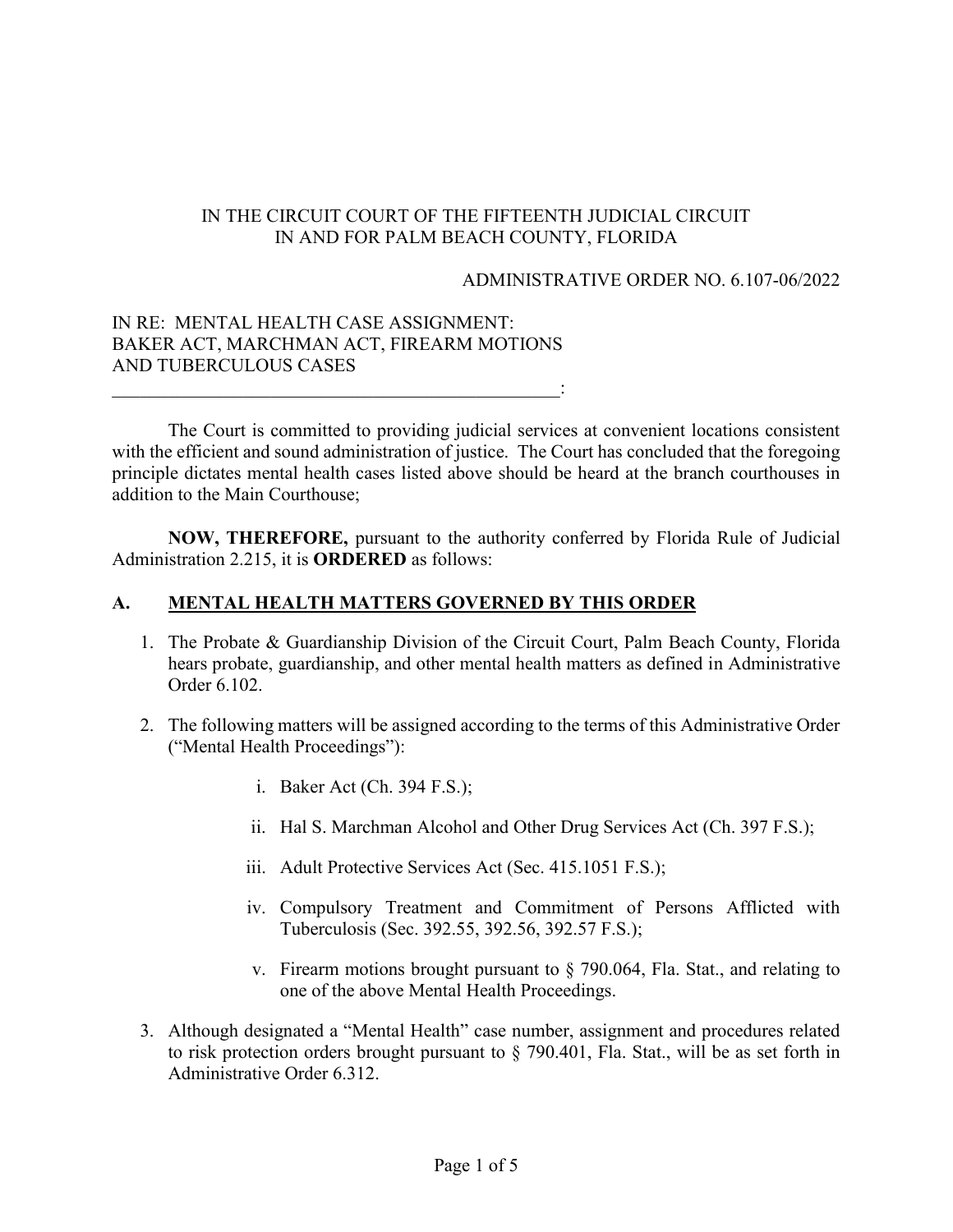#### **B. DIVISIONS ASSIGNED TO MENTAL HEALTH MATTERS**

- 1. Effective July 5, 2022, the Clerk of the Circuit Court & Comptroller (Clerk) will not assign any newly filed Mental Health/General Magistrate Proceedings to Divisions IH, II, IJ, IB, ID, IC, IX, and IY. Cases pending at that time shall remain in their assigned divisions.
- 2. After July 5, 2022, all Mental Health/General Magistrate Proceedings as defined in Paragraph A.2 above shall only be assigned to Divisions IA, IW, and IZ.
- 3. Assignment of cases between Divisions IA, IW, and IZ will be regional, as set forth in Section C below, subject to the following exception:
	- a. Marchman Act petitions with a juvenile respondent should be assigned to a juvenile judge when there is an open dependency and/or delinquency case. *See* Admin. Order. 5.101, ¶ B.6.

## **C. REGIONAL CASE ASSIGNMENT OF "MENTAL HEALTH" MATTERS.**

- 1. The regional case assignment will determine the judge presiding over the proceeding who will review all reports, recommendations, and proposed orders submitted by the assigned General Magistrate.
- 2. Mental Health Cases will be divided into three separate regions::
	- a. The Southern Region, in which cases will be assigned to the Division IZ Judge
	- b. The West Region, in which cases will be assigned to the Division IW Judge.
	- c. The Northern/Central Region, in which cases will be assigned to the Division IA Judge.
- 3. The regions established for the purpose of case assignment are defined as follows:

## SOUTHERN REGION

The SOUTHERN REGION will serve the following cities as identified by their presently existing zip code numbers:

| <b>BOYNTON BEACH</b> | 33424 |
|----------------------|-------|
| <b>BOYNTON BEACH</b> | 33425 |
| <b>BOYNTON BEACH</b> | 33426 |
| <b>BOCA RATON</b>    | 33428 |
| <b>BOCA RATON</b>    | 33429 |
| <b>BOCA RATON</b>    | 33431 |
| <b>BOCA RATON</b>    | 33432 |
| <b>BOCA RATON</b>    | 33433 |
| <b>BOCA RATON</b>    | 33434 |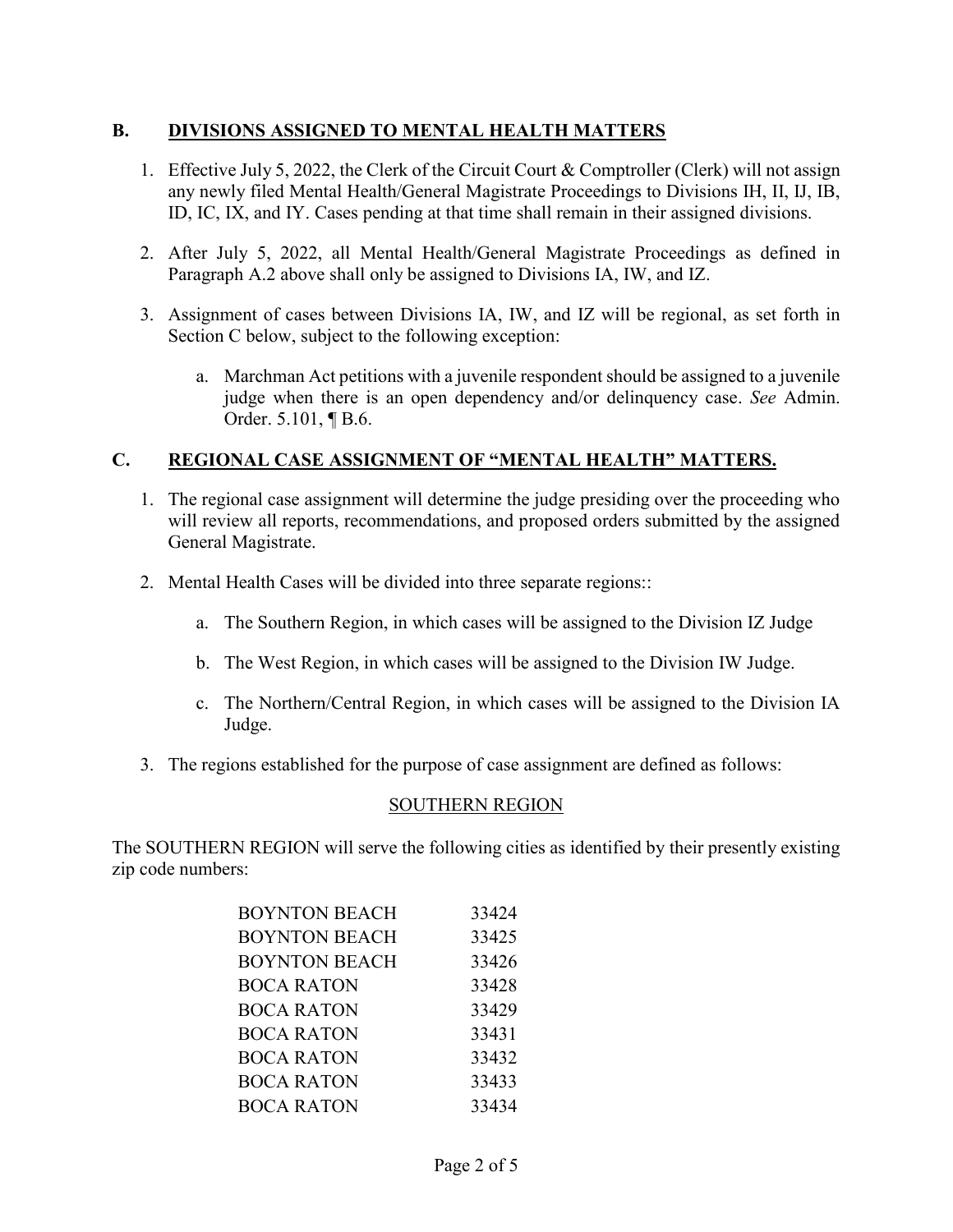| <b>BOYNTON BEACH</b> | 33435 |
|----------------------|-------|
| <b>BOYNTON BEACH</b> | 33436 |
| <b>BOYNTON BEACH</b> | 33437 |
| <b>DELRAY BEACH</b>  | 33444 |
| <b>DELRAY BEACH</b>  | 33445 |
| <b>DELRAY BEACH</b>  | 33446 |
| DELRAY BEACH         | 33447 |
| <b>DELRAY BEACH</b>  | 33448 |
| LAKE WORTH           | 33454 |
| <b>ATLANTIS</b>      | 33462 |
| LAKE WORTH           | 33463 |
| LAKE WORTH           | 33464 |
| <b>LAKE WORTH</b>    | 33465 |
| <b>LAKE WORTH</b>    | 33466 |
| LAKE WORTH           | 33467 |
| <b>BOYNTON BEACH</b> | 33472 |
| <b>BOYNTON BEACH</b> | 33473 |
| <b>BOYNTON BEACH</b> | 33474 |
| <b>BOCA RATON</b>    | 33481 |
| <b>DELRAY BEACH</b>  | 33482 |
| DELRAY BEACH         | 33483 |
| DELRAY BEACH         | 33484 |
| <b>BOCA RATON</b>    | 33486 |
| BOCA RATON           | 33487 |
| <b>BOCA RATON</b>    | 33496 |
| <b>BOCA RATON</b>    | 33498 |
| <b>BOCA RATON</b>    | 33499 |

# WESTERN REGION

The WESTERN REGION will serve the following cities as identified by their presently existing zip code numbers:

| BELLE GLADE      | 33430 |
|------------------|-------|
| CANAL POINT      | 33438 |
| <b>CLEWISTON</b> | 33440 |
| LAKE HARBOR      | 33459 |
| PAHOKEE          | 33476 |
| PELICAN LAKE     | 33491 |
| <b>SOUTH BAY</b> | 33493 |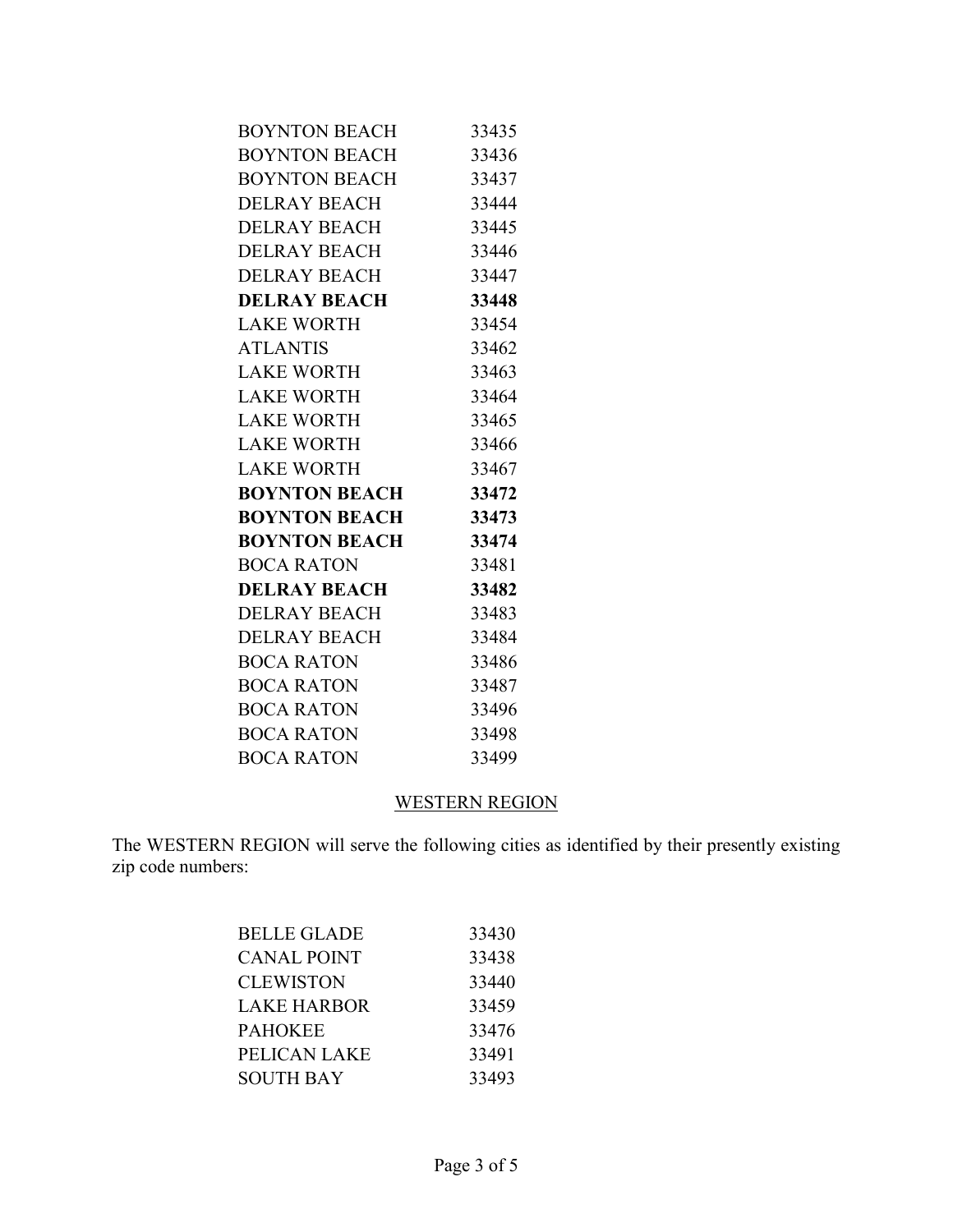#### NORTHERN/CENTRAL REGION

The NORTHERN/CENTRAL REGION is defined as all areas within Palm Beach County not contained within the Southern or Western Regions.

- 4. The Clerk of the Circuit Court & Comptroller (Clerk) is hereby responsible for determining regional case assignment as follows:
	- a. General Rule: Assignment will be made to the region based upon the Respondent's residential address, if known.
	- b. Respondent Address Outside County:
		- i. If the Respondent's residential address is in Martin, St. Lucie, Okeechobee, or Indian River Counties, the case shall be assigned to the Northern Region.
		- ii. If the Respondent's residential address is in Broward, Miami-Dade, or Monroe Counties, the case shall be assigned to the Southern Region.
		- iii. All other cases where the Respondent has an out-of-county or out-of-state residential address shall be assigned to the Northern Region.
	- c. Licensed Services Provider Exception: However, if the Petitioner is a licensed services provider (hospital or treatment center), or the Respondent is currently in a licensed services facility, the assignment will be made to the region that includes the licensed services facility's address.
	- d. Respondent Address Unknown: If the Petitioner is not a licensed service provider and the Respondent's residential address is unknown, the assignment will be made to the Region that includes the Petitioner's residential address.

#### **D. HEARING LOCATIONS AND GENERAL MAGISTRATE ASSIGNMENTS**

- 1. General Magistrates are authorized by statute and by Administrative Order 5.104 to preside over Baker Act and Marchman Act proceedings.
	- a. Magistrates stationed in the North County Courthouse will hear Baker Act and Marchman Act cases assigned to Division IA.
	- b. Magistrates stationed in the South County Courthouse will hear Baker Act and Marchman Act cases assigned to Division IZ.
- 2. Location of Emergency and Ex Parte Hearings: Emergency and ex parte hearings (including, but not limited to, Petitions for Involuntary Examination or Assessment) pursuant to the Baker Act or the Marchman Act shall be heard where the Petitioner files the Petition, regardless of whether the case is assigned to that Region. Case assignment will remain as described above.